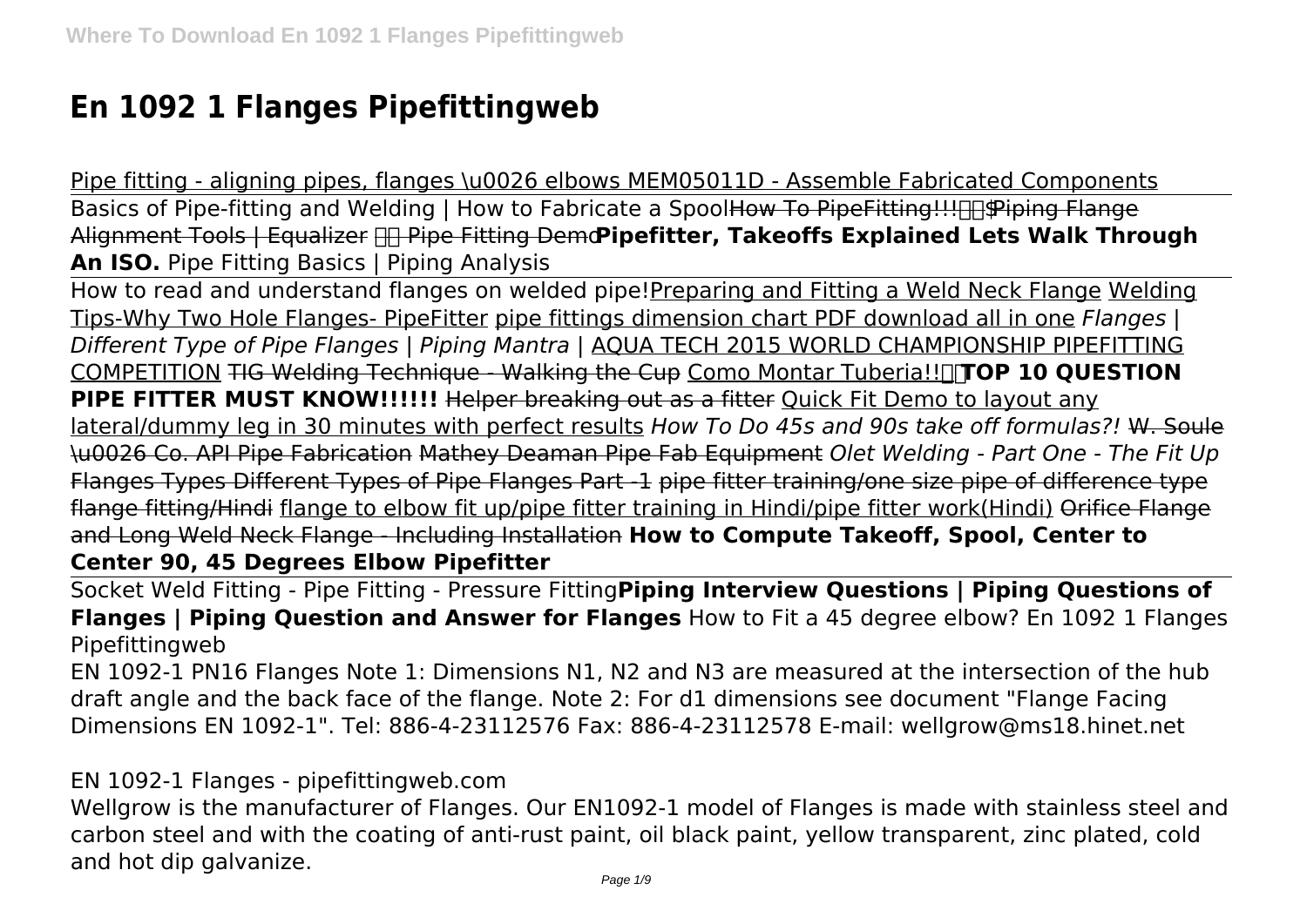EN1092-1 Flanges | Wellgrow Industries Corp.

EN1092-1 flange – The standard of EN1092-1 flanges (EN flanges) involves Type 01 Plate (slip on) Flange for Welding, Type 02 Loose Plate Flanges with Weld On Plate Collar or for lapped pipe end, Type 04 Loose Plate Flanges with Weld Neck Collar, Type 05 Blind Flange, Type 11 Weld Neck Flange, Type 12 Hubbed Slip On Flanges for Welding, Type 13 Hubbed Threaded Flanges, Type 21 Integral Flange, Type 32 Weld on Plate Collar, Type 33 Lapped Pipe End, Type 34 Weld neck Collar, Type 35 Welding ...

Flanges - pipefittingweb.com

En 1092 1 Flanges Pipefittingweb EN 1092-1 PN6 Flanges Note 1: Dimensions N1, N2 and N3 are measured at the intersection of the hub draft angle and the back face of the flange. Note 2: For d1 dimensions see document "Flange Facing Dimensions EN 1092-1". Tel: 886-4-23112576 Fax: 886-4-23112578 E-mail: wellgrow@ms18.hinet.net

En 1092 1 Flanges Pipefittingweb - sima.notactivelylooking.com

Download EN 1092-1 Flanges - pipefittingweb.com book pdf free download link or read online here in PDF. Read online EN 1092-1 Flanges - pipefittingweb.com book pdf free download link book now. All books are in clear copy here, and all files are secure so don't worry about it.

EN 1092-1 Flanges - Pipefittingweb.com | pdf Book Manual ...

En 1092 1 Flanges Pipefittingweb EN 1092-1 PN6 Flanges Note 1: Dimensions N1, N2 and N3 are measured at the intersection of the hub draft angle and the back face of the flange. Note 2: For d1 dimensions see document "Flange Facing Dimensions EN 1092-1". Tel: 886-4-23112576 Fax: 886-4-23112578 E-mail: wellgrow@ms18.hinet.net EN 1092-1 Flanges ...

En 1092 1 Flanges Pipefittingweb - zuwk.anadrol-results.co En 1092 1 Flanges Pipefittingweb Read Free En 1092 1 Flanges Pipefittingweb EN 1092-1 Flanges pipefittingweb.com Wellgrow is the manufacturer of Flanges. Our EN1092-1 model of Flanges is made with stainless steel and carbon steel and with the coating of anti-rust paint, oil black paint, yellow transparent,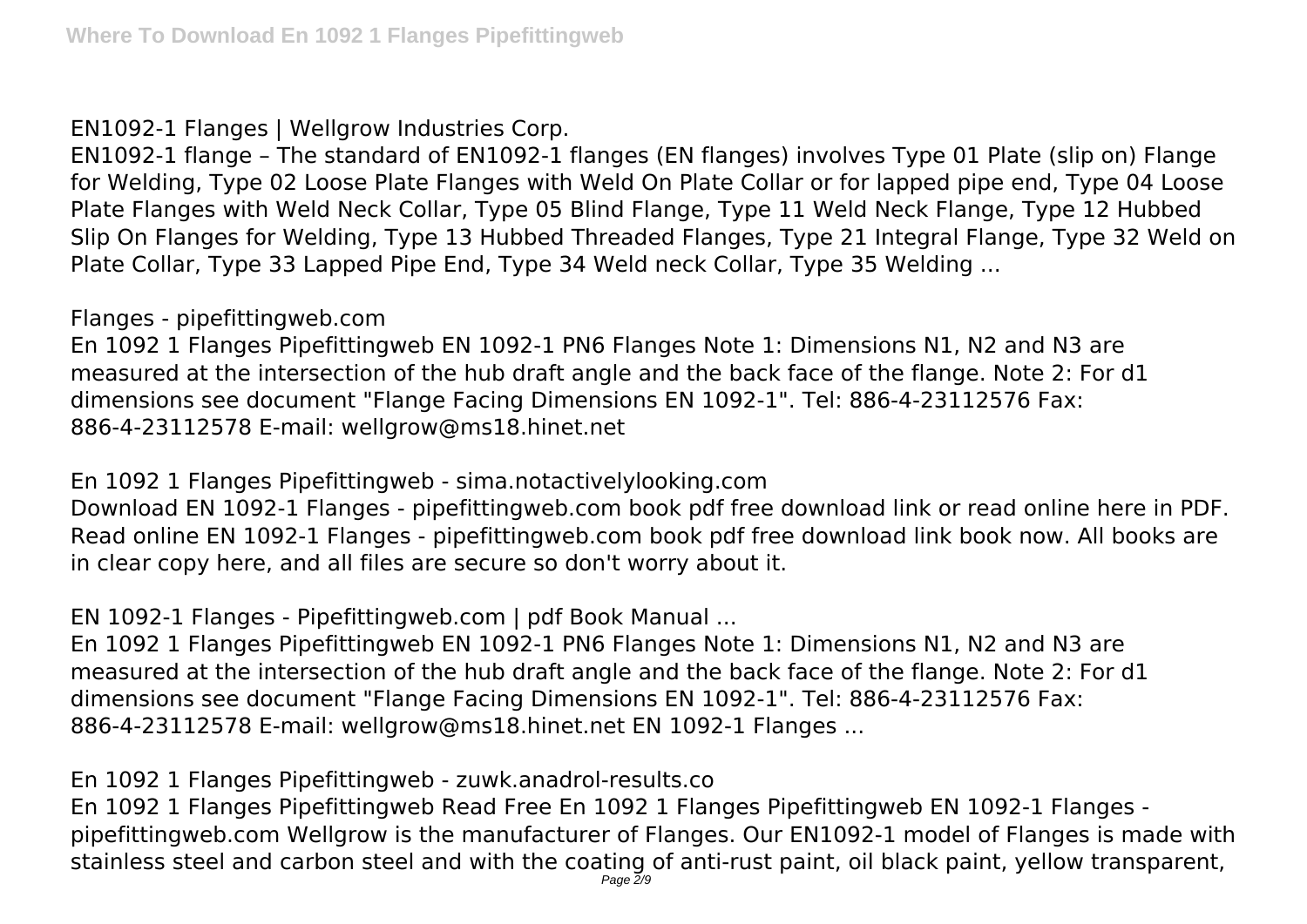zinc plated, cold and hot dip ...

En 1092 1 Flanges Pipefittingweb | www.uppercasing

EN 1092-1 TYPE 01 PN40 PLATE FLANGE: Rated Diameter: Pipe: Flange: Screws: Weight (7,85 Kg/dm3) d1: k: D: b: d2: Thread: Bolt holes: KG: 15: 21,3: 22,0: 65: 95: 14: 14: M12: 4: 0,668: 20: 26,9: 27,5: 75: 105: 16: 14: M12: 4: 0,933: 25: 33,7: 34,5: 85: 115: 16: 14: M12: 4: 1,106: 32: 42,4: 43,5: 100: 140: 18: 18: M16: 4: 1,816: 40: 48,3: 49,5: 110: 150: 18: 18: M16: 4: 2,075: 50: 60,3: 61,5: 125: 165: 20: 18: M16: 4: 2,723: 65: 76,1: 77,5: 145: 185: 22: 18: M16: 8: 3,465: 80: 88,9: 90,5: 160 ...

EN 1092-1 TYPE 01 PLATE FLANGE - Supply Steel Flange ...

We Recognize as a Trusted Manufacturers, Suppliers, & Exporters of EN 1092-1 Flange, EN 1092-1 Raised Face Flange, EN 1092-1 PN6/PN10/PN16/PN25/PN40 Flange, Flat Faced EN 1092-1 Flange, ASME B16.47/ANSI B16.5 EN 1092-1 Flange, EN 1092-1 Plate Flange, Series A & B EN 1092-1 Flange, EN 1092-1 Forged Flange, MSS SP-44 EN 1092-1 Flange, DIN86029 PN10 EN 1092-1 Flange, Class 150, 300, 600, 900 ...

EN 1092-1 Flange (PN6/PN10/PN16/PN25/PN40) -Manufacturer ...

The Flat Flange En 1092-1 standard is not only meant to be used for steel flanges but also for EN 1092-2 is for iron flanges, EN 1092-3 is for alloy flanges as well as EN 1092-4 is for aluminium alloy flanges. PN in the En 1092-1 Pn 63 Flange stands for Nominal Pressure. The nominal pressure in the En 1092-1 Pn25 Flange roughly equates to the number of bar.

En 1092-1 Flange, En 1092-1 Type 11 Pn40/ Pn10/ Pn16/ Pn25 ...

En 1092 1 Flanges Pipefittingweb EN 1092-1 PN6 Flanges Note 1: Dimensions N1, N2 and N3 are measured at the intersection of the hub draft angle and the back face of the flange. Note 2: For d1 dimensions see document "Flange Facing Dimensions EN 1092-1". Tel: 886-4-23112576 Fax: 886-4-23112578 E-mail: wellgrow@ms18.hinet.net EN 1092-1 Flanges ...

En 1092 1 Flanges Pipefittingweb - yycdn.truyenyy.com Page 3/9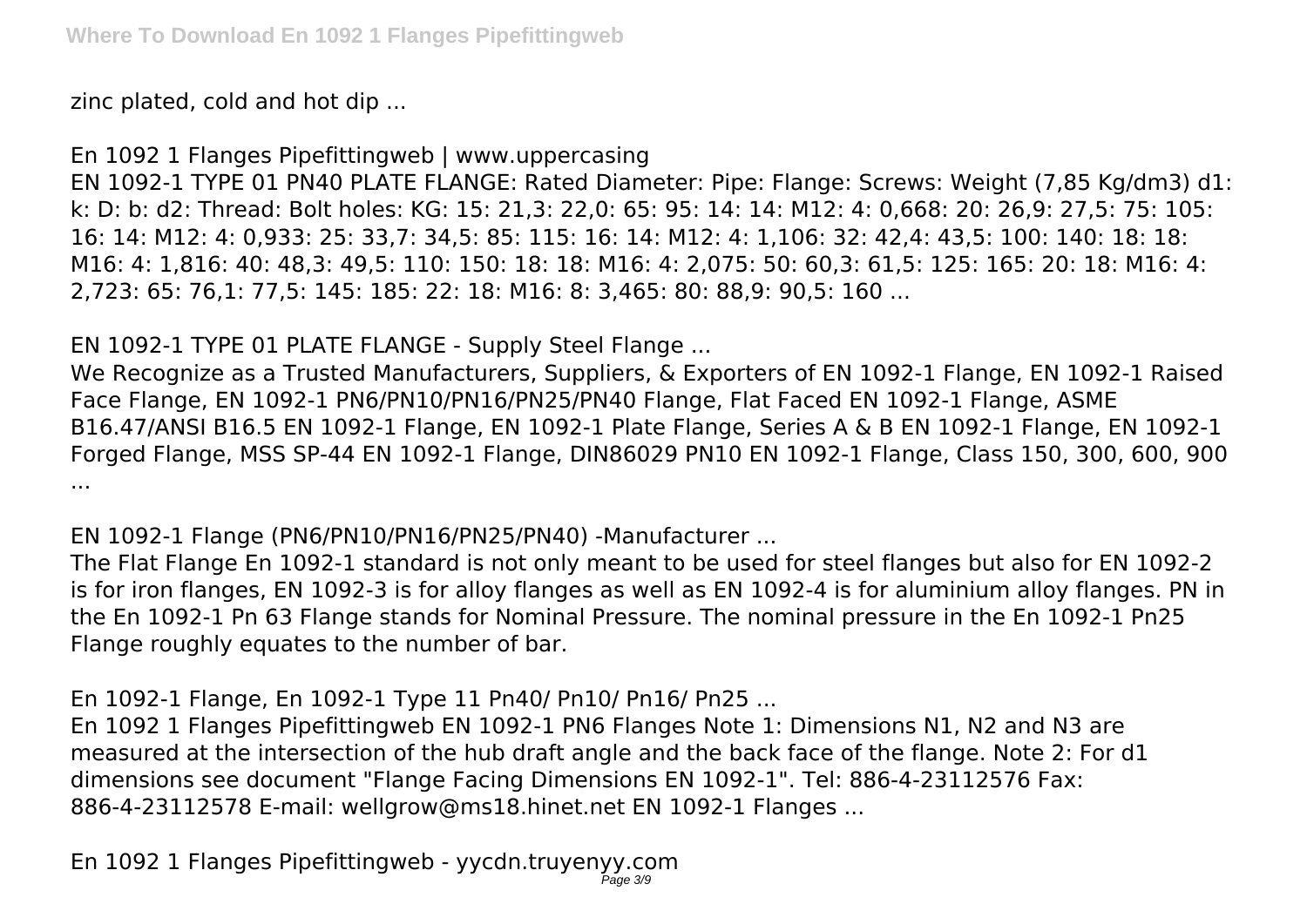Wellgrow is the professional stainless steel pipe fittings manufacturer, offers hot pipe fittings, steel fittings and stainless fittings products. On our website, you can find a wide variety of stainless steel pipe fittings, welcome to click in and contact us.

pipefittingweb.com - Wellgrow Industries Corp

EN 1092-1 Decemoer 2001 Flanges and ther joints-Crcular flanges for pipes, valves, fittings and accessories, PN designated-Part 1: Steel flanges Brides et tours assorrolages Brides circulaires oour ruees. appareils de robinettone. raccords et accessoires designees PN Partie 1: Brides en acier This European Standard was anproved by CEN on 6 July ...

## NORME EUROPÉENNE 1092-1 EN DAAD STAN EUROPEAN

En 1092 1 Flanges Pipefittingweb EN 1092-1 PN6 Flanges Note 1: Dimensions N1, N2 and N3 are measured at the intersection of the hub draft angle and the back face of the flange. Note 2: For d1 dimensions see document "Flange Facing Dimensions EN 1092-1". Tel: 886-4-23112576 Fax: 886-4-23112578 E-mail: wellgrow@ms18.hinet.net

En 1092 1 Flanges Pipefittingweb - v1docs.bespokify.com

NOTE: The p/t ratings from EN 1092-1 apply only for flange types 05, 11, 12, 13 and 21 having nominal sizes up to and including DN 600. The p/t rating of all other flanges shall be agreed between the manufacturer and the purchaser.

PN 16 Flanges DIN EN 1092-1 | Dimensions of PN 16 Flanges ...

Welding neck flange EN 1092-1 Type 11 PN6<sup>-</sup> PN10<sup>-</sup> PN16<sup>-</sup> PN25 ... The DIN EN 1092-1 standard Flange are packed in wooden corrugated boxes foiled in bubble wraps. En 1092 1 Flanges Pipefittingweb EN 1092-1 PN16 Flanges Note 1: Dimensions N1, N2 and N3 are measured at the intersection of the hub draft angle and the back face of the flange.

En 1092 1 Flanges Pipefittingweb - delapac.com En 1092 1 Flanges Pipefittingweb EN 1092-1 PN6 Flanges Note 1: Dimensions N1, N2 and N3 are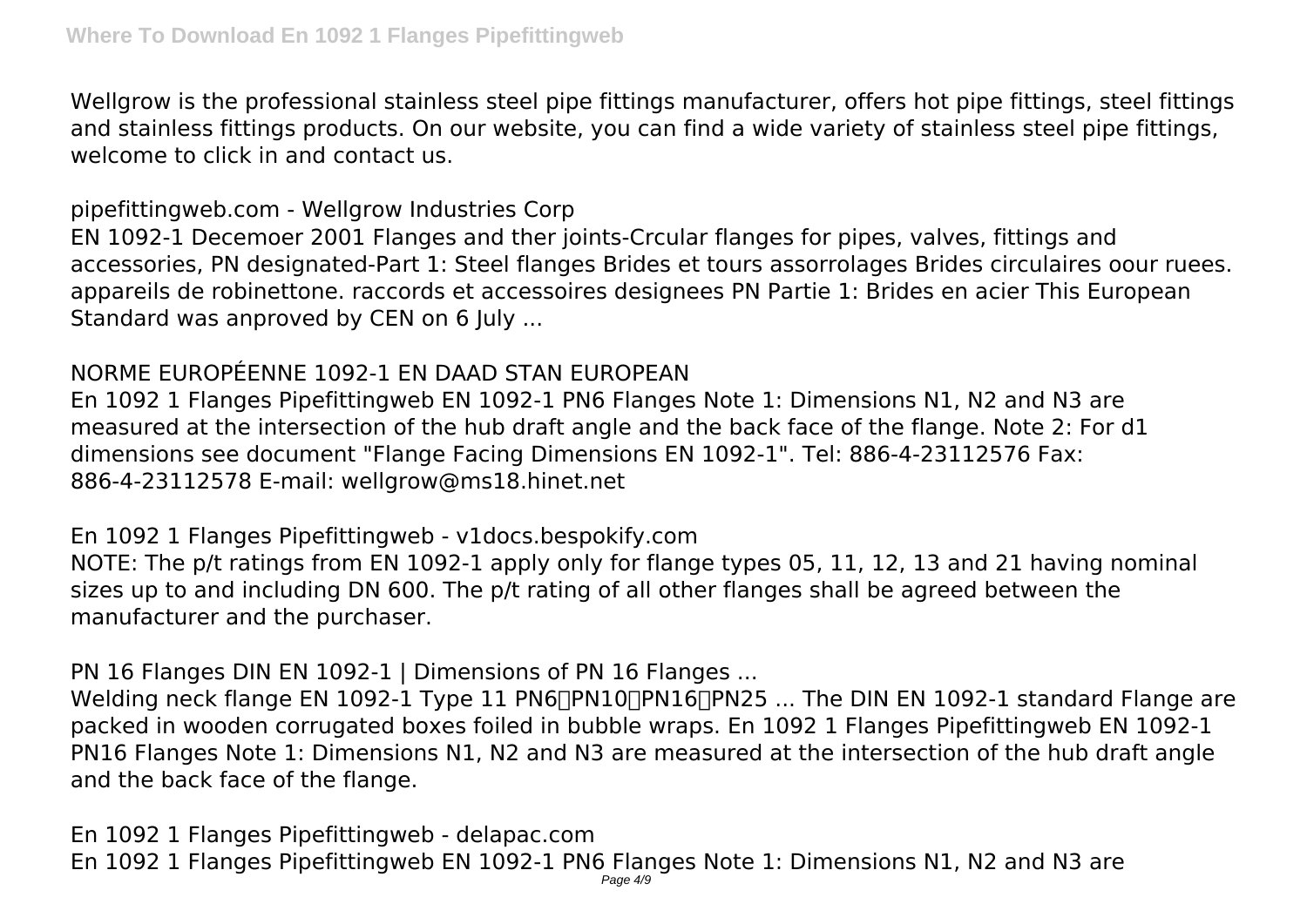measured at the intersection of the hub draft angle and the back face of the flange. Note 2: For d1 dimensions see document "Flange Facing Dimensions EN 1092-1".

Bs Flanges Pipefittingweb | unite005.targettelecoms.co

DIN Flange/EN 1092-1 Flanges. Germany and several other countries in the European Union mainly install flanges according to standard DIN EN 1092-1 (forged Stainless or Steel Flanges). Similar to the ASME flange standard, the EN 1092-1 standard has the basic flange forms, such as weld neck flange, blind flange, lapped flange, threaded Flange ...

Weld Neck Flanges ,ASEM B16.5 Welding neck flange,DIN Weld ...

Similar to the ASME flange standard, the EN 1092-1 standard has the basic flange forms, such as weld neck flange, blind flange, lapped flange, threaded Flange (Thread ISO7-1 instead of NPT), weld on collar, pressed collars, and adapter flange such as flange coupling GD pressfittings.

Pipe fitting - aligning pipes, flanges \u0026 elbows MEM05011D - Assemble Fabricated Components Basics of Pipe-fitting and Welding | How to Fabricate a Spool<del>How To PipeFitting!!! The Piping Flange</del> Alignment Tools | Equalizer Pipe Fitting Demo**Pipefitter, Takeoffs Explained Lets Walk Through An ISO.** Pipe Fitting Basics | Piping Analysis

How to read and understand flanges on welded pipe!Preparing and Fitting a Weld Neck Flange Welding Tips-Why Two Hole Flanges- PipeFitter pipe fittings dimension chart PDF download all in one *Flanges | Different Type of Pipe Flanges | Piping Mantra |* AQUA TECH 2015 WORLD CHAMPIONSHIP PIPEFITTING COMPETITION TIG Welding Technique - Walking the Cup Como Montar Tuberia!!**TOP 10 QUESTION PIPE FITTER MUST KNOW!!!!!!!** Helper breaking out as a fitter Ouick Fit Demo to layout any lateral/dummy leg in 30 minutes with perfect results *How To Do 45s and 90s take off formulas?!* W. Soule \u0026 Co. API Pipe Fabrication Mathey Deaman Pipe Fab Equipment *Olet Welding - Part One - The Fit Up* Flanges Types Different Types of Pipe Flanges Part -1 pipe fitter training/one size pipe of difference type flange fitting/Hindi flange to elbow fit up/pipe fitter training in Hindi/pipe fitter work(Hindi) Orifice Flange<br>Page 59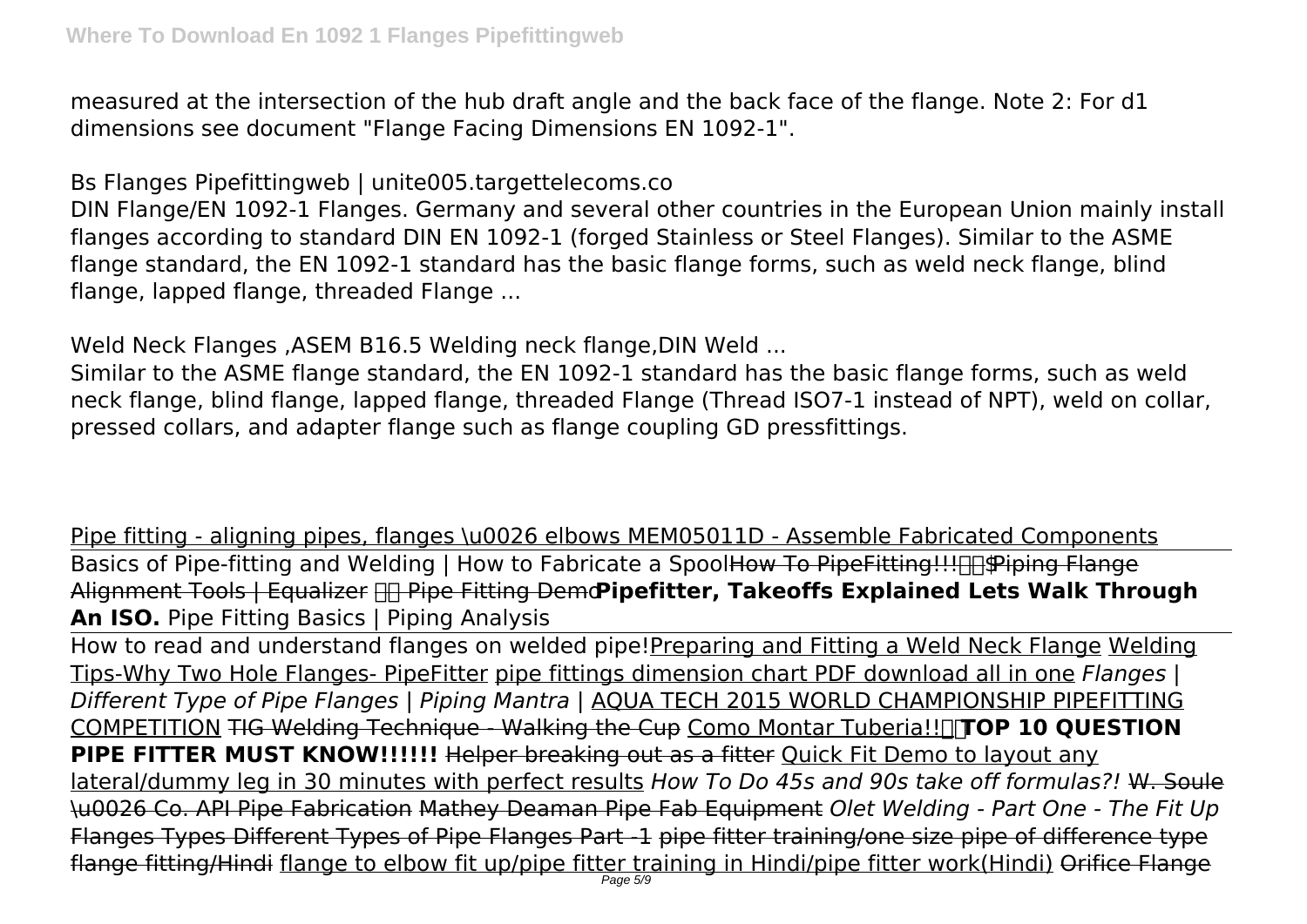and Long Weld Neck Flange - Including Installation **How to Compute Takeoff, Spool, Center to Center 90, 45 Degrees Elbow Pipefitter**

Socket Weld Fitting - Pipe Fitting - Pressure Fitting**Piping Interview Questions | Piping Questions of Flanges | Piping Question and Answer for Flanges** How to Fit a 45 degree elbow? En 1092 1 Flanges Pipefittingweb

EN 1092-1 PN16 Flanges Note 1: Dimensions N1, N2 and N3 are measured at the intersection of the hub draft angle and the back face of the flange. Note 2: For d1 dimensions see document "Flange Facing Dimensions EN 1092-1". Tel: 886-4-23112576 Fax: 886-4-23112578 E-mail: wellgrow@ms18.hinet.net

## EN 1092-1 Flanges - pipefittingweb.com

Wellgrow is the manufacturer of Flanges. Our EN1092-1 model of Flanges is made with stainless steel and carbon steel and with the coating of anti-rust paint, oil black paint, yellow transparent, zinc plated, cold and hot dip galvanize.

EN1092-1 Flanges | Wellgrow Industries Corp.

EN1092-1 flange – The standard of EN1092-1 flanges (EN flanges) involves Type 01 Plate (slip on) Flange for Welding, Type 02 Loose Plate Flanges with Weld On Plate Collar or for lapped pipe end, Type 04 Loose Plate Flanges with Weld Neck Collar, Type 05 Blind Flange, Type 11 Weld Neck Flange, Type 12 Hubbed Slip On Flanges for Welding, Type 13 Hubbed Threaded Flanges, Type 21 Integral Flange, Type 32 Weld on Plate Collar, Type 33 Lapped Pipe End, Type 34 Weld neck Collar, Type 35 Welding ...

Flanges - pipefittingweb.com

En 1092 1 Flanges Pipefittingweb EN 1092-1 PN6 Flanges Note 1: Dimensions N1, N2 and N3 are measured at the intersection of the hub draft angle and the back face of the flange. Note 2: For d1 dimensions see document "Flange Facing Dimensions EN 1092-1". Tel: 886-4-23112576 Fax: 886-4-23112578 E-mail: wellgrow@ms18.hinet.net

En 1092 1 Flanges Pipefittingweb - sima.notactivelylooking.com Download EN 1092-1 Flanges - pipefittingweb.com book pdf free download link or read online here in PDF.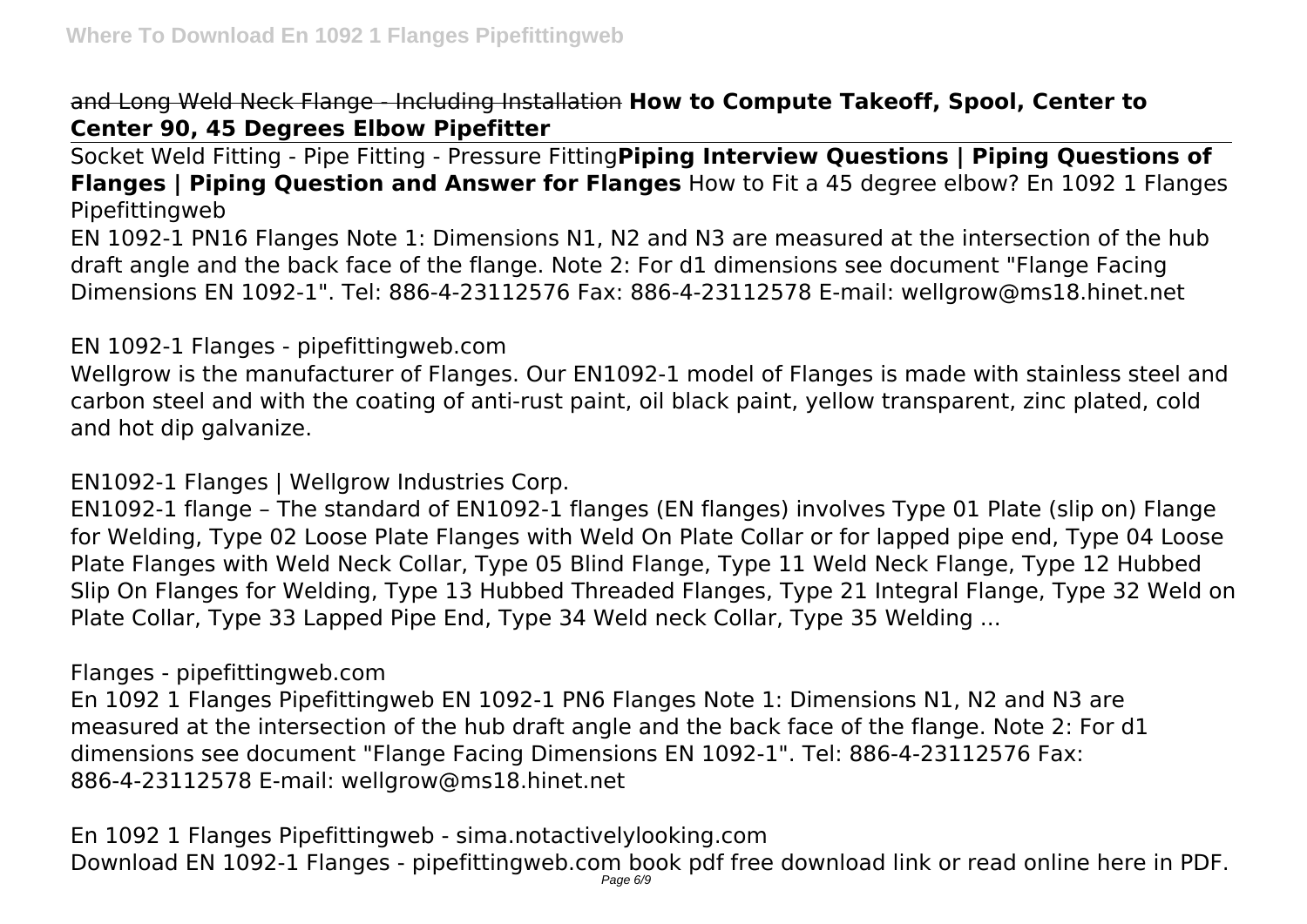Read online EN 1092-1 Flanges - pipefittingweb.com book pdf free download link book now. All books are in clear copy here, and all files are secure so don't worry about it.

EN 1092-1 Flanges - Pipefittingweb.com | pdf Book Manual ...

En 1092 1 Flanges Pipefittingweb EN 1092-1 PN6 Flanges Note 1: Dimensions N1, N2 and N3 are measured at the intersection of the hub draft angle and the back face of the flange. Note 2: For d1 dimensions see document "Flange Facing Dimensions EN 1092-1". Tel: 886-4-23112576 Fax: 886-4-23112578 E-mail: wellgrow@ms18.hinet.net EN 1092-1 Flanges ...

En 1092 1 Flanges Pipefittingweb - zuwk.anadrol-results.co

En 1092 1 Flanges Pipefittingweb Read Free En 1092 1 Flanges Pipefittingweb EN 1092-1 Flanges pipefittingweb.com Wellgrow is the manufacturer of Flanges. Our EN1092-1 model of Flanges is made with stainless steel and carbon steel and with the coating of anti-rust paint, oil black paint, yellow transparent, zinc plated, cold and hot dip ...

En 1092 1 Flanges Pipefittingweb | www.uppercasing

EN 1092-1 TYPE 01 PN40 PLATE FLANGE: Rated Diameter: Pipe: Flange: Screws: Weight (7,85 Kg/dm3) d1: k: D: b: d2: Thread: Bolt holes: KG: 15: 21,3: 22,0: 65: 95: 14: 14: M12: 4: 0,668: 20: 26,9: 27,5: 75: 105: 16: 14: M12: 4: 0,933: 25: 33,7: 34,5: 85: 115: 16: 14: M12: 4: 1,106: 32: 42,4: 43,5: 100: 140: 18: 18: M16: 4: 1,816: 40: 48,3: 49,5: 110: 150: 18: 18: M16: 4: 2,075: 50: 60,3: 61,5: 125: 165: 20: 18: M16: 4: 2,723: 65: 76,1: 77,5: 145: 185: 22: 18: M16: 8: 3,465: 80: 88,9: 90,5: 160 ...

EN 1092-1 TYPE 01 PLATE FLANGE - Supply Steel Flange ...

We Recognize as a Trusted Manufacturers, Suppliers, & Exporters of EN 1092-1 Flange, EN 1092-1 Raised Face Flange, EN 1092-1 PN6/PN10/PN16/PN25/PN40 Flange, Flat Faced EN 1092-1 Flange, ASME B16.47/ANSI B16.5 EN 1092-1 Flange, EN 1092-1 Plate Flange, Series A & B EN 1092-1 Flange, EN 1092-1 Forged Flange, MSS SP-44 EN 1092-1 Flange, DIN86029 PN10 EN 1092-1 Flange, Class 150, 300, 600, 900

...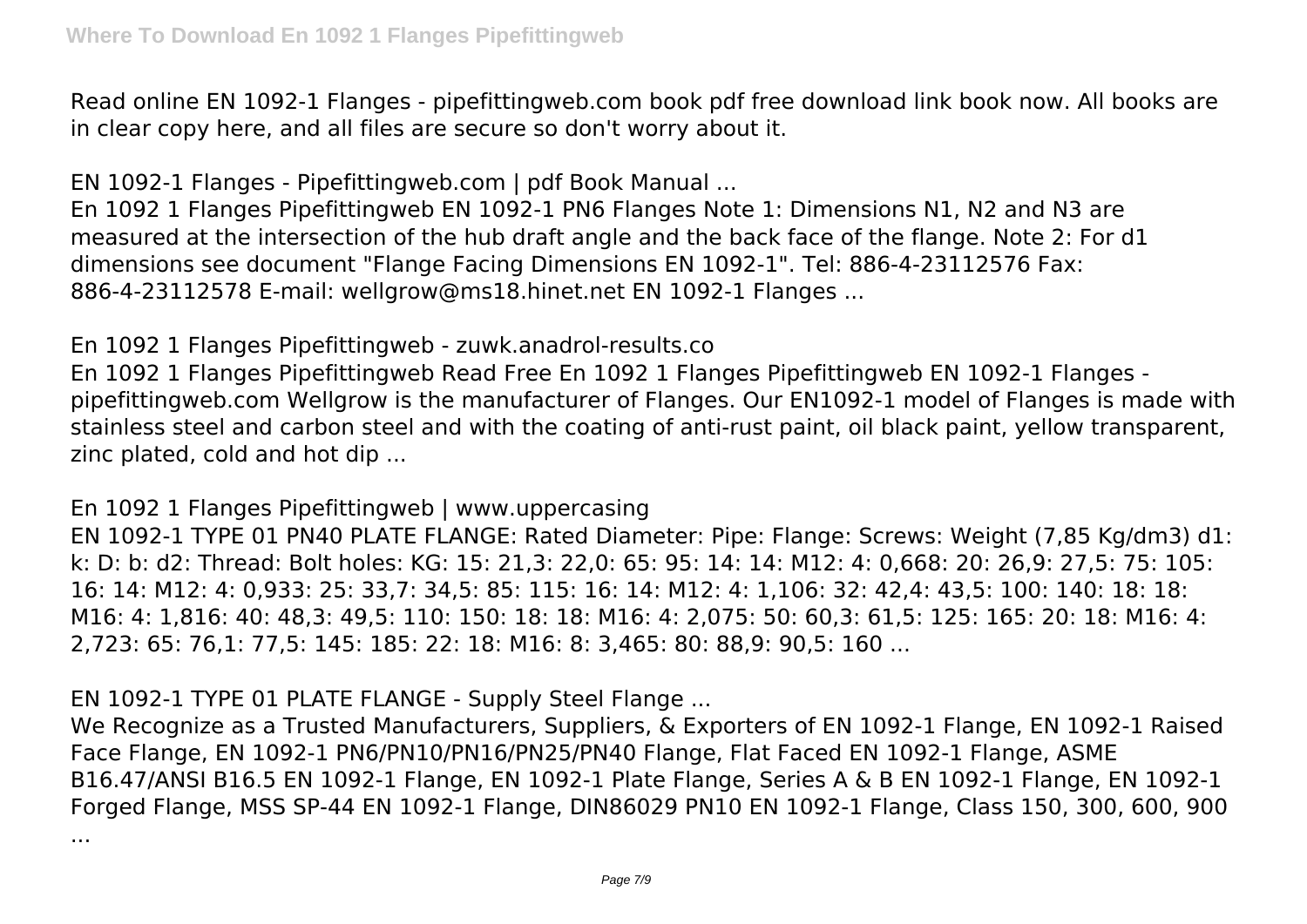EN 1092-1 Flange (PN6/PN10/PN16/PN25/PN40) -Manufacturer ...

The Flat Flange En 1092-1 standard is not only meant to be used for steel flanges but also for EN 1092-2 is for iron flanges, EN 1092-3 is for alloy flanges as well as EN 1092-4 is for aluminium alloy flanges. PN in the En 1092-1 Pn 63 Flange stands for Nominal Pressure. The nominal pressure in the En 1092-1 Pn25 Flange roughly equates to the number of bar.

En 1092-1 Flange, En 1092-1 Type 11 Pn40/ Pn10/ Pn16/ Pn25 ...

En 1092 1 Flanges Pipefittingweb EN 1092-1 PN6 Flanges Note 1: Dimensions N1, N2 and N3 are measured at the intersection of the hub draft angle and the back face of the flange. Note 2: For d1 dimensions see document "Flange Facing Dimensions EN 1092-1". Tel: 886-4-23112576 Fax: 886-4-23112578 E-mail: wellgrow@ms18.hinet.net EN 1092-1 Flanges ...

En 1092 1 Flanges Pipefittingweb - yycdn.truyenyy.com

Wellgrow is the professional stainless steel pipe fittings manufacturer, offers hot pipe fittings, steel fittings and stainless fittings products. On our website, you can find a wide variety of stainless steel pipe fittings, welcome to click in and contact us.

pipefittingweb.com - Wellgrow Industries Corp

EN 1092-1 Decemoer 2001 Flanges and ther joints-Crcular flanges for pipes, valves, fittings and accessories, PN designated-Part 1: Steel flanges Brides et tours assorrolages Brides circulaires oour ruees. appareils de robinettone. raccords et accessoires designees PN Partie 1: Brides en acier This European Standard was anproved by CEN on 6 July ...

## NORME EUROPÉENNE 1092-1 EN DAAD STAN EUROPEAN

En 1092 1 Flanges Pipefittingweb EN 1092-1 PN6 Flanges Note 1: Dimensions N1, N2 and N3 are measured at the intersection of the hub draft angle and the back face of the flange. Note 2: For d1 dimensions see document "Flange Facing Dimensions EN 1092-1". Tel: 886-4-23112576 Fax: 886-4-23112578 E-mail: wellgrow@ms18.hinet.net